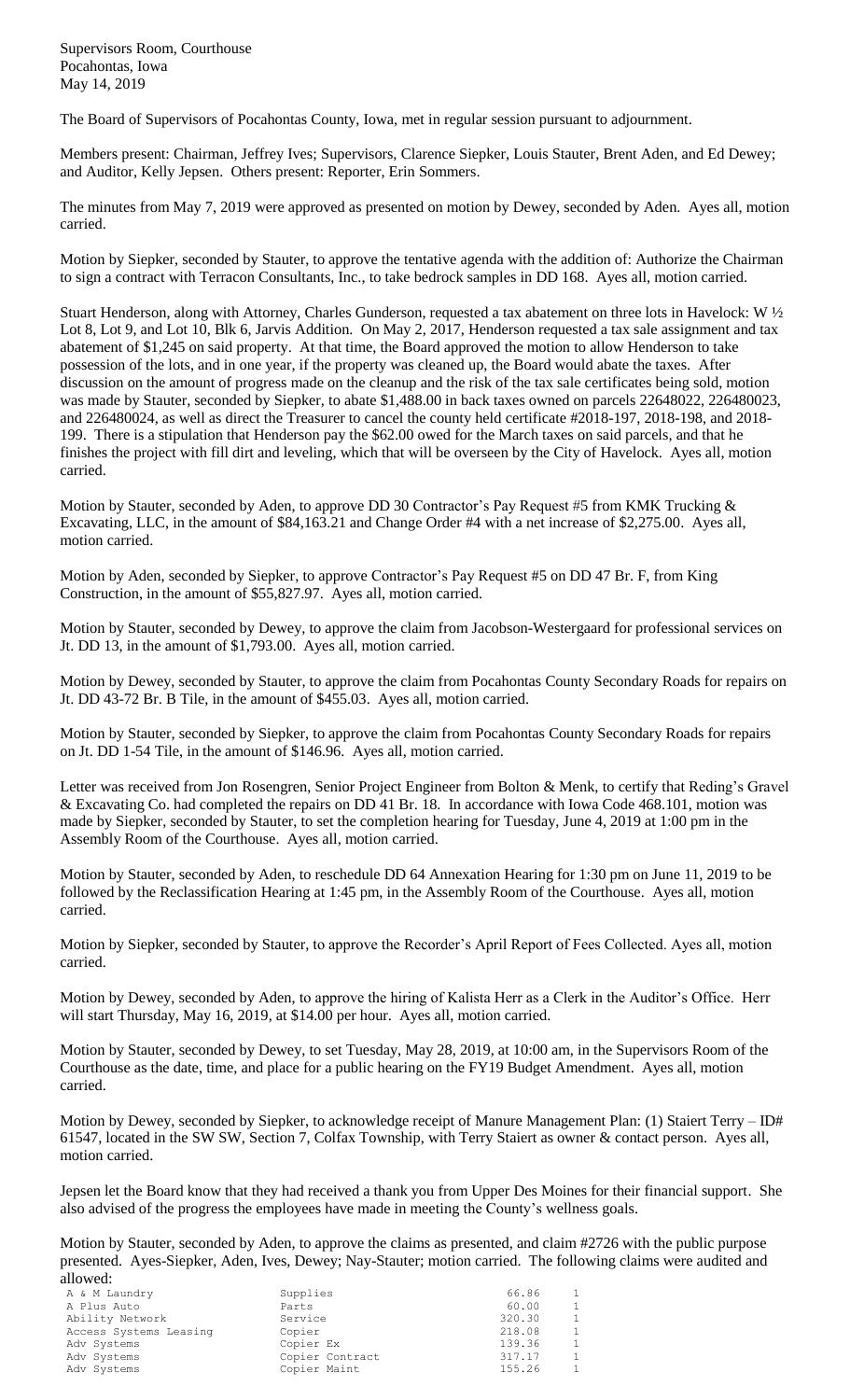| Adv Systems                             | Maintenance                        | 24.50              | 1                            |
|-----------------------------------------|------------------------------------|--------------------|------------------------------|
| Alliant Energy                          | Utilities                          | 447.31             | 1                            |
| APCO                                    | Membership                         | 179.00             | 1                            |
| C Archer                                | Con Board Mil/Emp Ex               | 40.00              | $\mathbf{1}$                 |
| Arnold Motor                            | Parts                              | 213.99<br>44.43    | $\mathbf{1}$<br>$\mathbf{1}$ |
| AT&T<br>G Atherton                      | Phone<br>Phone/Mileage REMB        | 439.91             | $\mathbf{1}$                 |
| Bailey Nurseries                        | Trees                              | 15273.00           | $\mathbf{1}$                 |
| Client                                  | Mileage                            | 128.62             | $\mathbf{1}$                 |
| Baum Hydraulics                         | Supplies                           | 292.77             | $\mathbf{1}$                 |
| Kaila R Beavers                         | Mileage                            | 716.17             | $\mathbf{1}$                 |
| Bennett Recycling                       | Garbage                            | 900.00             | $\mathbf{1}$                 |
| B H Energy                              | Natural Gas                        | 1187.14            | 3                            |
| Loren M Booth                           | Mileage                            | 29.98              | $\mathbf{1}$                 |
| BV Co Journal                           | Minutes                            | 334.23<br>85000.00 | $\mathbf{1}$<br>$\mathbf{1}$ |
| Co. Social Services<br>B.V Co Sheriff   | April Allocation<br>Paper Served   | 84.50              | $\mathbf{1}$                 |
| Cal Co ECA                              | Utilities                          | 3.83               | $\mathbf{1}$                 |
| Calhoun-Burns                           | Bridge Rate/Inspect                | 2433.78            | $\mathbf{1}$                 |
| Canon Financial Services, Inc           | Contract                           | 24.59              | $\mathbf{1}$                 |
| Canon Financial Services, Inc           | Copier Lease Pmt 15 of 60          | 63.36              | 2                            |
| Canon Financial Services, Inc           | Lease                              | 87.12              | $\mathbf{1}$                 |
| CID                                     | Jail Custodial Supplies            | 440.90             | $\mathbf{1}$                 |
| Century Link                            | Monthly Charges                    | 274.65             | 1                            |
| CenturyLink                             | Monthly Charges                    | 37.77              | $\mathbf{1}$                 |
| CenturyLink                             | Viper 911 Upgrade                  | 317.16             | 1                            |
| Charm-Tex<br>Control Solutions          | Supplies                           | 192.14             | $\mathbf{1}$<br>$\mathbf{1}$ |
| Counsel                                 | Supplies<br>Copier                 | 515.00<br>21.04    | $\mathbf{1}$                 |
| Counsel                                 | Copies                             | 67.00              | 2                            |
| Counsel                                 | Mainteneance                       | 46.76              | $\mathbf{1}$                 |
| Counsel                                 | Service                            | 71.67              | $\mathbf{1}$                 |
| Po Co Sec Rd                            | Fuel                               | 403.20             | $\mathbf{1}$                 |
| 0 Cressler                              | Mileage                            | 93.74              | $\mathbf{1}$                 |
| 0 Cressler                              | Mileage for Training               | 635.86             | $\mathbf{1}$                 |
| Cummins Inc.                            | Maintenance                        | 833.89             | $\mathbf{1}$                 |
| B Dahl                                  | Mileage                            | 528.85             | $\mathbf{1}$                 |
| Des Moine Stamp                         | Notary Stamp                       | 32.40              | $\mathbf{1}$                 |
| Des Moine Stamp                         | Supplies                           | 52.55              | $\mathbf{1}$                 |
| Cody DeWall<br>Dollar Gen               | Snow Removal<br>Supplies           | 60.00<br>4.50      | $\mathbf{1}$<br>$\mathbf{1}$ |
| Frank Dunn Company                      | pothole patch                      | 1598.00            | $\mathbf{1}$                 |
| Electronic Special                      | Mobile WT's                        | 967.50             | $\mathbf{1}$                 |
| EMC                                     | Supplies                           | 123.08             | $\mathbf{1}$                 |
| Farm & Home                             | elec tape                          | 9.58               | $\mathbf{1}$                 |
| Farm & Home                             | extra mailboxes (4)                | 75.96              | 1                            |
| Farm & Home                             | freight                            | 24.36              | $\mathbf{1}$                 |
| Farm & Home                             | handsaw                            | 22.99              | 1                            |
| Farm & Home                             | haz.gas tape/flag rings            | 12.47              | $\mathbf{1}$                 |
| Farm & Home                             | quikcrete                          | 5.09               | $\mathbf{1}$                 |
| Farm & Home                             | tape measure                       | 10.99              | 1<br>$\mathbf{1}$            |
| Farm & Home<br>D Ferquson               | Custodial Supplies<br>Mileage      | 23.57<br>295.53    | $\mathbf{1}$                 |
| City-Fonda                              | Utilities                          | 166.16             | $\mathbf{1}$                 |
| Forestry Suppliers                      | Supplies                           | 318.77             | 1                            |
| Galls                                   | Uniform Missy Zuetlau              | 107.01             | $\mathbf{1}$                 |
| Genesis                                 | Janitorial Extra for Bob           | 800.00             | $\mathbf{1}$                 |
| Gilmore City                            | Utilities                          | 103.61             | $\mathbf{1}$                 |
| T Grau                                  | Expenses                           | 1319.92            | $\mathbf{1}$                 |
| Graves Constr                           | Constr Repairs                     | 22054.75           | $\mathbf{1}$                 |
| Gray Sanitation                         | garbage/Palmer                     | 15.00              | $\mathbf{1}$                 |
| Great American Financial Serv           | Lease                              | 89.00              | $\mathbf{1}$                 |
| Barbra J Hinners                        | Mileage                            | 151.19             | $\mathbf{1}$                 |
| K Hoffman<br>Holiday Inn                | Mileage<br>Lodging                 | 18.53<br>610.40    | $\mathbf{1}$<br>1            |
| Hannah G Hubbell                        | Mileage                            | 56.35              | $\mathbf{1}$                 |
| J Huegerich                             | Mileage                            | 90.41              | $\mathbf{1}$                 |
| Humboldt Co HD                          | Water Tests                        | 967.50             | $\mathbf{1}$                 |
| HyVee AR                                | Meds                               | 33.46              | 1                            |
| Interstate All Battery Center           | <b>Batteries</b>                   | 108.00             | $\mathbf{1}$                 |
| ISU                                     | Training                           | 150.00             | 1                            |
| <b>ISAC</b>                             | Registration                       | 125.00             | 1                            |
| Jacks OK Tire                           | Tires/Parts                        | 5369.08            | 1                            |
| R Jergens                               | Mileage                            | 703.31             | 2                            |
| JL Time & Attend<br>Amy M Johnson       | Supplies<br>Mileage                | 15.95<br>364.80    | $\mathbf{1}$<br>2            |
| Juicebox Interactive                    | Website                            | 17250.00           | $\mathbf{1}$                 |
| M Klocke                                | Mileage                            | 20.71              | $\mathbf{1}$                 |
| Brooke A Krips                          | Mileage                            | 424.06             | 1                            |
| Laurens Municipal                       | Communications                     | 643.26             | $\mathbf{1}$                 |
| Laurens Municipal                       | Laurens/utilities                  | 199.55             | $\mathbf{1}$                 |
| Laurens Sun                             | Minutes                            | 485.84             | $\mathbf{1}$                 |
| RELX INC DBA LexisNexis                 | Legal Software                     | 111.33             | $\mathbf{1}$                 |
| Liberty Tire                            | Tire Recycling                     | 94.47              | $\mathbf{2}^{\prime}$        |
| D Long<br>Tasha M Ludwig                | Mulch<br>Mileage                   | 25.00<br>1291.78   | $\mathbf{1}$<br>$\mathbf{1}$ |
| Mail Servcs                             | Mailing                            | 221.16             | 1                            |
| MC of IA                                | Parts                              | 80.75              | $\mathbf{1}$                 |
| Mangold Environ                         | Water Test                         | 112.00             | $\mathbf{1}$                 |
| Mangold Environ                         | Water Tests                        | 294.00             | $\mathbf{1}$                 |
| Manson Swanson Hardware                 | Softener Salt                      | 47.92              | $\mathbf{1}$                 |
| Martin Marietta                         | rd stone                           | 11776.69           | $\mathbf{1}$                 |
| Matt's Tire Ser                         | Tires/Repair                       | 480.00             | $\mathbf{1}$                 |
| Mediacom                                | Internet                           | 249.57             | 2                            |
| Metal Culverts                          | Parts<br>Phone Reimb               | 53313.70<br>25.00  | 1<br>1                       |
| K Metzger<br>MidAmeri Energy            | Electric                           | 36.56              | $\mathbf{1}$                 |
| MidAmeri Energy                         | GC/electric                        | 24.91              | $\mathbf{1}$                 |
| MidAmeri Energy                         | Rural Manson int. Its              | 27.94              | $\mathbf{1}$                 |
| MidAmeri Energy                         | Varina/electric                    | 24.03              | $\mathbf{1}$                 |
| Midwest Wheel                           | Supplies                           | 64.09              | $\mathbf{1}$                 |
| MPH Industries                          | Equip for New F150 76-3            | 1999.00            | $\mathbf{1}$                 |
| Napa                                    | Supplies 76-1                      | 4.99               | $\mathbf{1}$                 |
| Neopost                                 | Postage                            | 75.00              | $\mathbf{1}$                 |
| Next Gen Tech<br>Northern Safety Co Inc | Contract OwnCloud<br>First Aid Kit | 174.75<br>188.53   | $\mathbf{1}$<br>$\mathbf{1}$ |
|                                         |                                    |                    |                              |